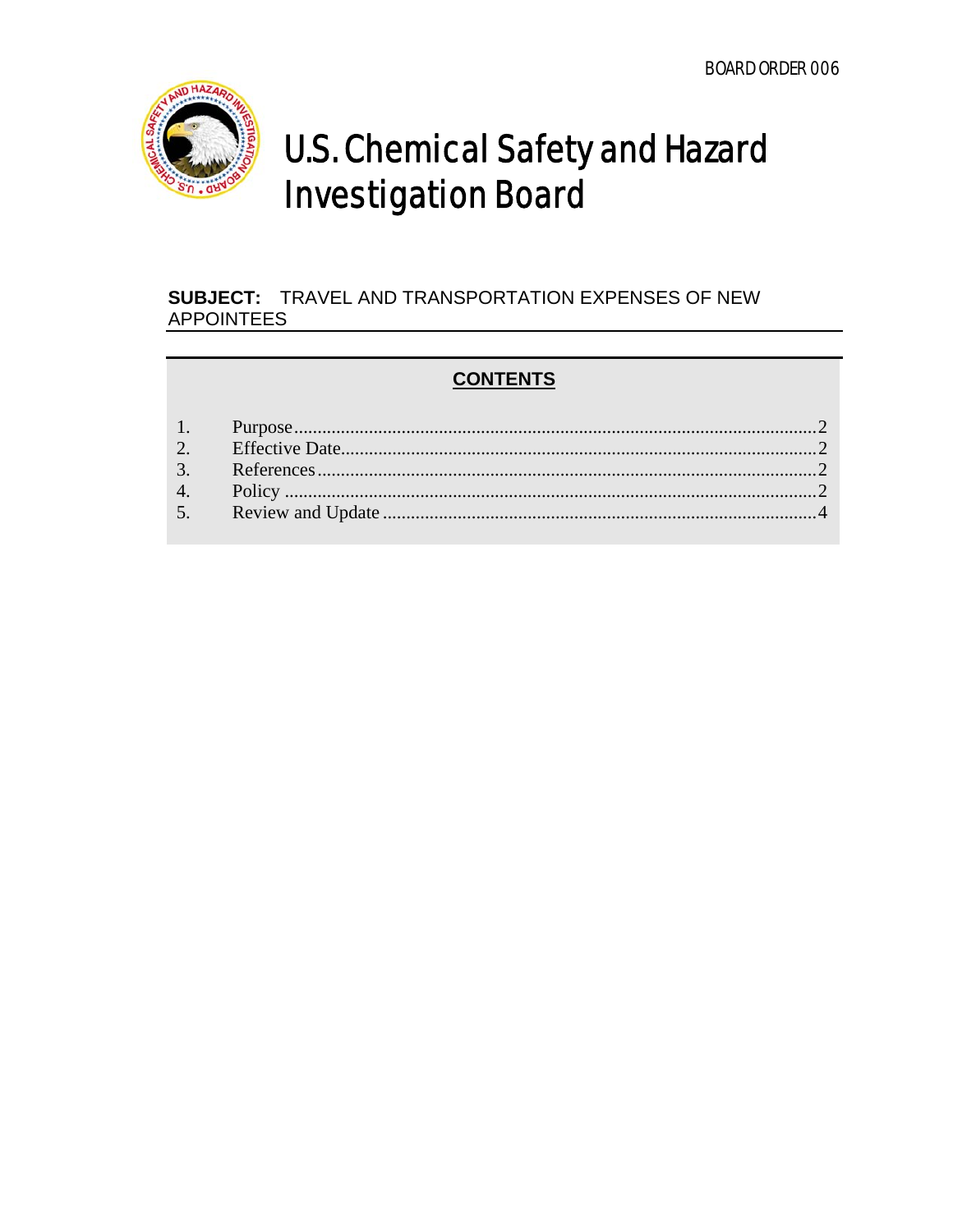- 1. **PURPOSE.** This Order establishes policies and procedures for the request and authorization of payment of certain travel and relocation expenses incurred by new appointees as a result of accepting a position at the CSB.
- 2. **EFFECTIVE DATE.** This Order is effective upon passage by the Board.
- 3. **REFERENCES.** Under 5 U.S.C. section 5723 and 5 C.F.R. section 572.101, the Chemical Safety and Hazard Investigation Board has the authority to pay a new appointee for certain travel and relocation expenses incurred as a result of accepting a position at the CSB and moving to Washington, D.C.
- 4. **POLICY.** Pursuant to this authority, the CSB hereby establishes the following policy on payment of such expenses to a "new appointee" or a party eligible for relocation expenses pursuant to 41 CFR section 302-1.1:
	- a. A "new appointee" is an individual who is employed by with the Federal Government for the very first time or is returning to the Federal Government after a break in service, except an employee separated as a result of reduction in force that has returned to the agency within a year of the initial break in service.
	- b. The CSB may pay relocation travel expenses for new appointees to any vacant position at the CSB, provided that the new appointee lives outside of the Washington, D.C., metropolitan area and is otherwise eligible for reimbursement in accordance with this policy and the pertinent provisions of federal law.
	- c. The Human Resources Director will determine, in each individual case that a new appointee qualifies for relocation travel expenses.
	- d. The Human Resources Director will determine what expenses will be paid for each new appointee in accordance with the Federal Travel Regulation (41 CFR Chapters 301-304), but the Chairperson must approve any proposed expenditures in writing.
	- e. Payment of travel expenses for any new appointee will be at the discretion of the Human Resources Director, with the written approval of the Chairperson. A decision made in connection with one vacancy does not require a like decision in connection with future vacancies.
	- f. Payment of travel expenses must be in accordance with the Federal Travel Regulation (41 CFR Chapters 301-304).
	- g. When it is determined that a relocation will be authorized at CSB expense, a written travel authorization shall be issued to the new appointee before he or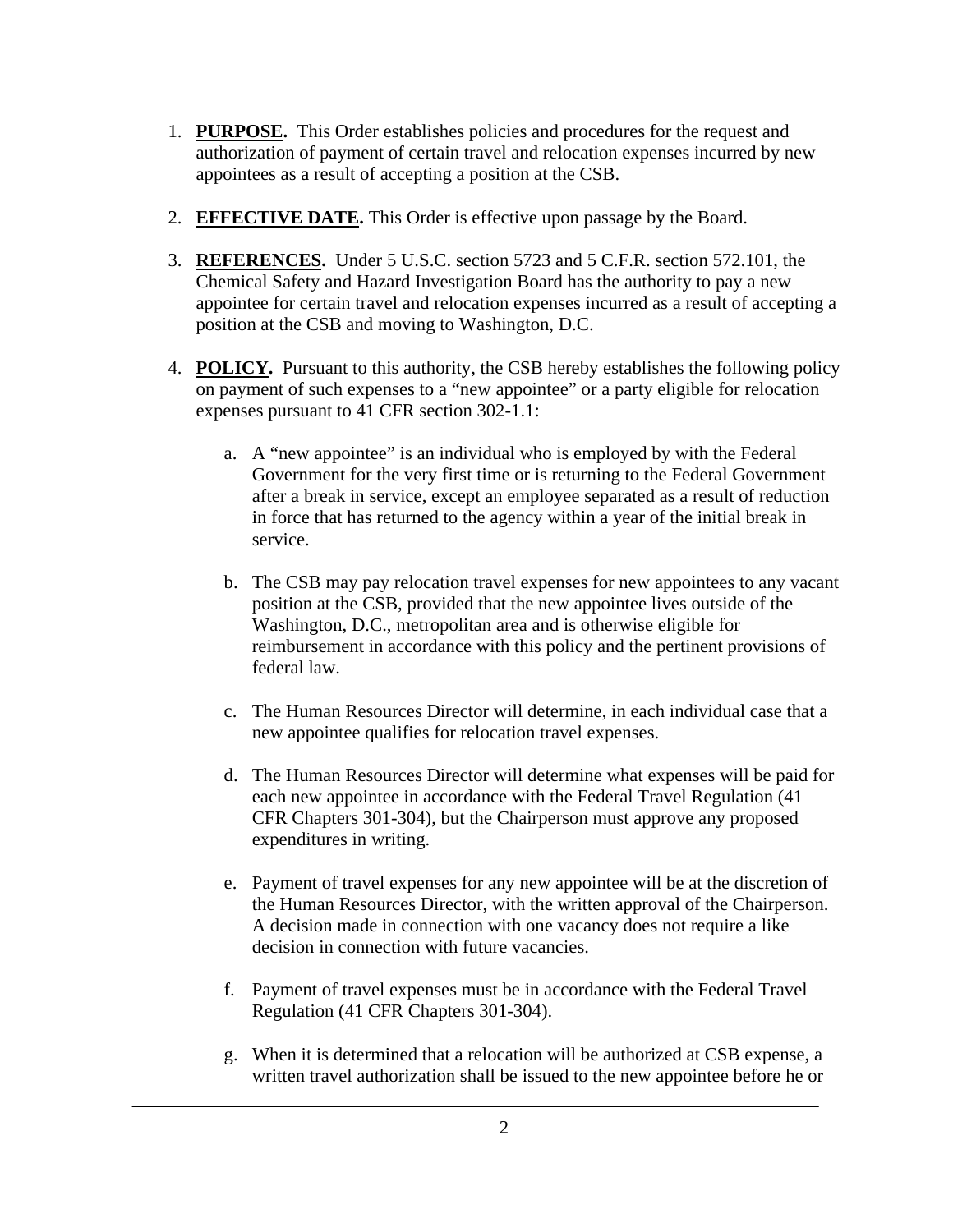she incurs any expense. The travel authorization shall indicate the specific allowances, which are authorized. The travel authorization shall be signed by the Human Resources Director as the approving official.

- h. **Allowable expenses.** Items of expense listed in this section are payable under the conditions prescribed in the Federal Travel Regulation governing the allowance in question. (References to the pertinent provision of the Federal Travel Regulation are included with respect to each expense.) Note particularly that not all of the listed items will be applicable in each situation covered by this part.
	- i. Travel expenses including per diem for the new appointee as set forth in [§ 302-4.2](http://policyworks.gov/org/main/mt/homepage/mtt/ftr/newftr/302-2_1.html#BM302_2_1);
	- ii. Mileage if privately owned vehicle is used in travel as set forth in  $\S$ [302-2.](http://policyworks.gov/org/main/mt/homepage/mtt/ftr/newftr/302-2_3.html#BM302_2_3)9;
	- iii. Transportation and temporary storage of household goods as set forth in part 302-7;
	- iv. Extended storage of household goods if appointed to an isolated location as set forth in  $\S$  302-8; and
	- v. Transportation of mobile homes and boats as a primary residence as set forth in part 302-10.
- i. **Expenses not allowable.** Items of expense not listed above which are authorized for reimbursement in case of transfers under the Federal Travel Regulation (e.g., per diem for family, cost of house hunting trip, subsistence while occupying temporary quarters, a miscellaneous expense allowance, residence sale and purchase expenses, lease-breaking expenses, and relocation services) are not allowable to new appointees under federal law.
- j. The CSB shall provide information to new appointees concerning the benefits that may be available to them for travel and transportation involved in reporting to their official stations. New appointees should be informed of the limitations on available benefits.
- k. The CSB may pay travel and transportation expenses under this policy only after the individual selected agrees in writing to remain in the Government service for 12 months after his appointment, unless separated for reasons beyond his or her control which are acceptable to the CSB. The individual must sign an agreement in the form attached to this Order as Appendix A in order to satisfy this policy. If the individual in question violates the